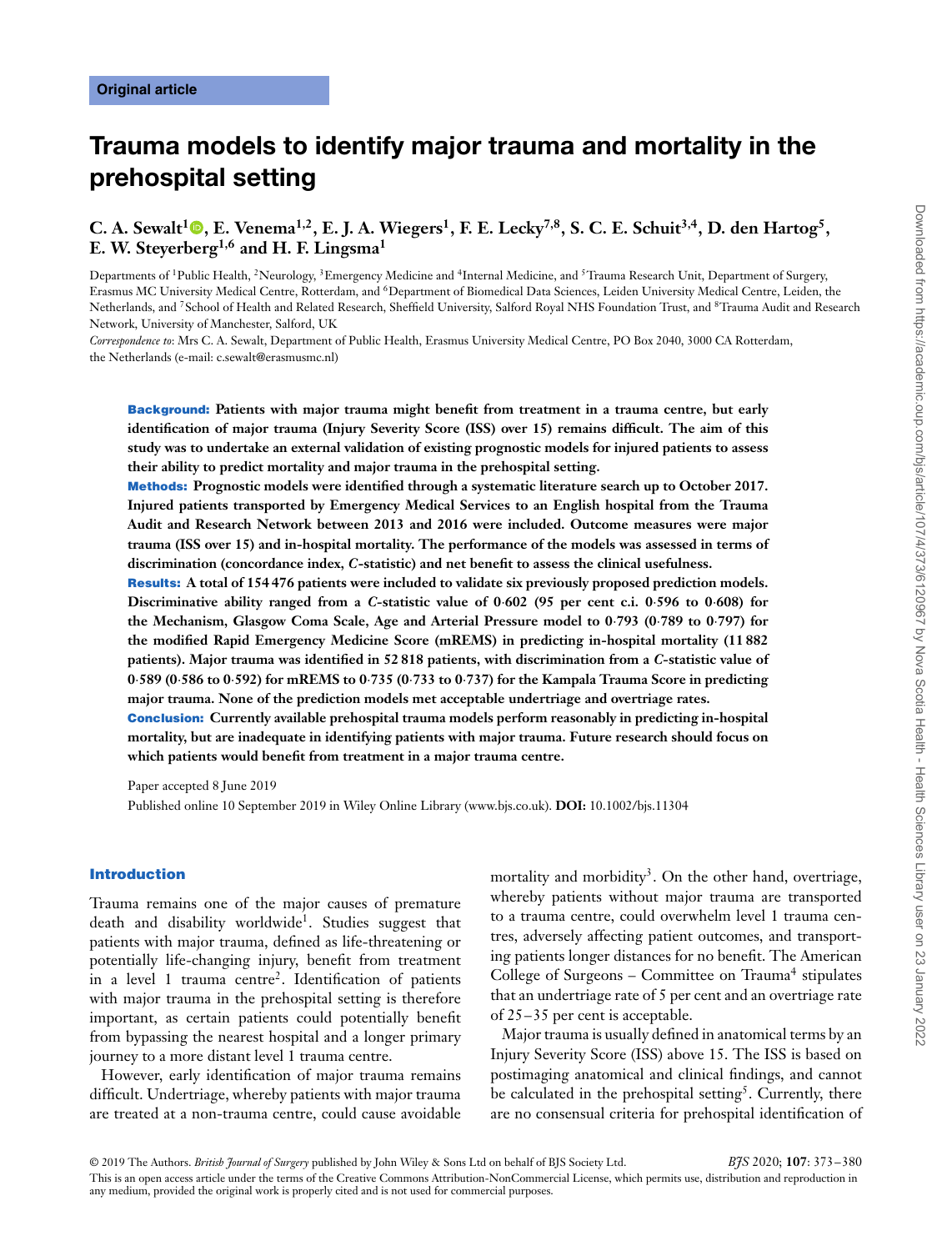major trauma. A previous systematic review<sup>6</sup> found that prognostic models developed to predict mortality could be useful for identifying major trauma. However, a direct comparison of the performance of existing models in the same validation cohort is needed to assess which models are useful in the prehospital setting to predict major trauma (ISS over 15) and mortality<sup>7</sup>.

The aim of this study was to undertake an external validation of existing prognostic models for injured patients, and to assess their discriminative ability to predict mortality and major trauma in the prehospital setting.

## **Methods**

## **Identification of prognostic models**

A systematic search was undertaken to identify existing prognostic models aimed at improving early trauma care, based on a systematic review published in 2011<sup>6</sup>. Five prognostic models that were included in the original study were included in this study, and the search was updated using the original published search strategy in the MEDLINE database (*Appendix S1*, supporting information). Each study was assessed against the original inclusion criteria of the systematic review, which comprised: a tool for clinicians that includes two or more predictors obtained from the history and physical examination of a suspected trauma victim; predictors collected in the field or in the emergency department up to 12 h after injury; prognostic models developed for adult patients defined, for the purpose of this review, as older than 15 years of age or if the patients were described by the authors as adults; and studies published within the last 20 years. The original exclusion criteria of the systematic review were: models that required complex information such as paraclinical diagnostic tests; models pertaining to burns, drowning, strangulation, isolated proximal femur fractures, isolated traumatic brain injury, pregnancy or medical conditions; and studies not written in English. Prognostic models identified from the systematic review and the updated search were validated externally when the variables used could be retrieved in the validation cohort.

### **Validation cohort**

To validate the selected prognostic models externally, retrospectively collected data from the Trauma Audit and Research Network (TARN) were used. The TARN database is the national trauma registry of England, Wales, Northern Ireland and the Republic of Ireland, with some members in continental Europe. TARN includes patients with significant injury presenting to hospital who were subsequently either admitted for at least 72 h or to a

critical care area, or required interhospital transfer for acute care, or who died in hospital. Isolated fractures of the hip/pubic ramus in patients aged 65 years or more and isolated closed limb injury (except for femoral shaft) were excluded. Injured adult patients (aged over 15 years) who were transported by the Emergency Medical Services (EMS) or Helicopter Emergency Medical Services (HEMS) and admitted to hospitals in England between 2013 and 2016 were included; secondary referrals of patients for whom first hospital details were not available were excluded. TARN has UK Health Research Authority Approval (PIAG Section 251) for research on anonymized patient data (TARN extraction date: 23 May 2017).

## **Statistical analysis**

Baseline characteristics of patients in the validation cohort are presented as median (i.q.r.) for continuous variables and as percentages for categorical variables. To account for missing data, multiple imputation was performed8*,*9. The pattern of missingness was assumed to be missing at random. This means that the missing values correlate with other patient characteristics, which makes it possible to use multiple imputation. The imputation model contained all relevant predictor and outcome variables: the model predictors (systolic BP, respiratory rate, prehospital intubation, pulse, oxygen saturation, consciousness or Glasgow Coma Scale (GCS) score, mechanism of injury (blunt *versus* other), number of serious injuries and age), combined with extra predictor variables that could add information to predict missing values (in-hospital intubation, ISS, New Injury Severity Score, duration of hospital stay, duration of critical care stay, trauma team activation, head injury, Charlson Co-morbidity Index, GCS components at emergency department, sex and in-hospital mortality).

The models were first validated to assess their ability to predict in-hospital mortality, and then to assess their ability to predict injury severity (ISS over 15). Patients were scored retrospectively using the published score chart for each model. The published score charts were used instead of the regression formulas, as the performance of the models in the prehospital setting was assessed and ambulance personnel would use the score charts. When a variable was not available in the TARN cohort, a proxy was used if possible. The intercept was refitted on the TARN registry, which resulted in a recalibrated model that was slightly adjusted to the TARN population. The performance of the models was assessed in terms of discrimination, which is the ability of the model to distinguish between lowand high-risk groups of patients. Discriminative ability was expressed as the *C*-statistic, which is equivalent to the area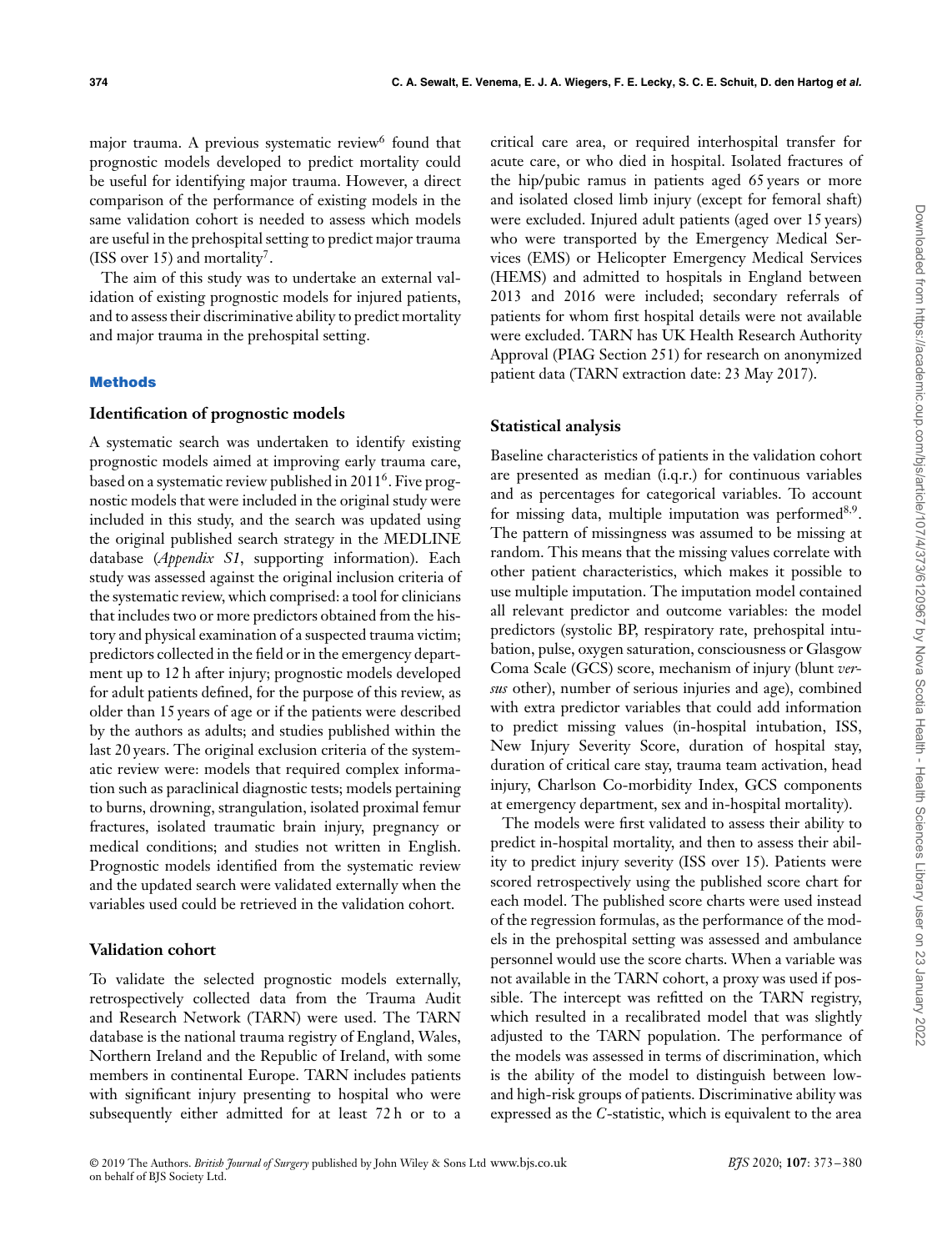under the receiving operating characteristic (ROC) curve (AUC). A *C*-statistic of 1 implies perfect discrimination, whereas a value of 0⋅5 implies that the performance of the model is equal to chance<sup>10</sup>. Additionally, overtriage and undertriage rates were calculated. Undertriage is the proportion of patients with major trauma who were not classified by the model as having major trauma, and was calculated as 1 – sensitivity, where sensitivity is defined as the proportion of patients actually with major trauma who were identified as having major trauma by the model. Overtriage is the proportion of patients with minor trauma who were classified by the prediction model as having major trauma, and was calculated as  $1$  – specificity, where specificity was defined as the proportion of patients actually with major trauma who were identified as having minor trauma by the model.

Finally, the net benefit was calculated for all models at different thresholds. The net benefit represents the potential gain of using the prediction models under study for triage of injured patients compared with sending all patients to a major trauma centre. Net benefit is defined as the proportion of true-positives – proportion of false-positives × weight. For example, a threshold of 0⋅2 means that a trauma centre would accept four patients wrongly classified as having major trauma (false-positives) to identify one correctly classified as having major trauma (true-positive, defined as ISS over 15). The weight is defined as the odds of the threshold (maximum number of patients wrongly classified as having major trauma (false-positives) to correctly classify 1 patient with major trauma (true-positive)). For the threshold of 0⋅2, the weight is  $1:4^{11}$ .

Data were analysed using R software version 3.2.2 or higher (R Foundation for Statistical Computing, Vienna, Austria).

## **Results**

#### **Selection of risk prediction models**

The study by Rehn and colleagues<sup>6</sup> identified five prognostic models: Circulation, Respiration, Abdomen, Motor, Speech  $(CRAMS)^{12}$ , Prehospital Index  $(PHI)^{13}$ , Triage Revised Trauma Score (T-RTS)<sup>14</sup>, Physiologic Severity Score (PSS)<sup>15</sup> and Mechanism, Glasgow Coma Scale, Age and Arterial Pressure (MGAP)<sup>16</sup>; all were developed for predicting mortality in injured patients (*Table S1*, supporting information).

The updated electronic search identified 6048 new articles until October 2017 (*Fig. S1*, supporting information). After screening of titles and abstracts, 106 potentially eligible articles were identified for full-text review. After

full-text assessment, 104 articles were excluded because they did not develop a prediction model or the prediction model included predictors that could not be measured in the prehospital setting. Finally, two extra prediction models were identified: the modified Rapid Emergency Medicine Score (mREMS)17 and the Kampala Trauma Score (KTS)<sup>18</sup>, also developed for predicting mortality in injured patients (*Table S1*, supporting information).

The CRAMS model included a variable that needs prehospital assessment of abdominal tenderness and the presence of rigid or flail chest. There was no proxy available for this predictor in the validation data, so this model was excluded. All other models could be validated in the TARN data set. In total, six prehospital models were included for validation (*Table S1*, supporting information).

For KTS, the variable 'number of serious injuries' was not directly available in the present validation cohort. Therefore, the number of serious injuries was based on the number of reported Abbreviated Injury Scale (AIS) codes greater than 2.

## **Validation cohort**

Some 246 301 patients were included in the TARN registry between 2013 and 2016. A total of 154 476 adult injured patients who were transported by the EMS or HEMS to a hospital were included in the validation cohort (*Fig*. *1*).



TARN, Trauma, Audit and Research Network; EMS, Emergency Medical Services; HEMS, Helicopter Emergency Medical Services.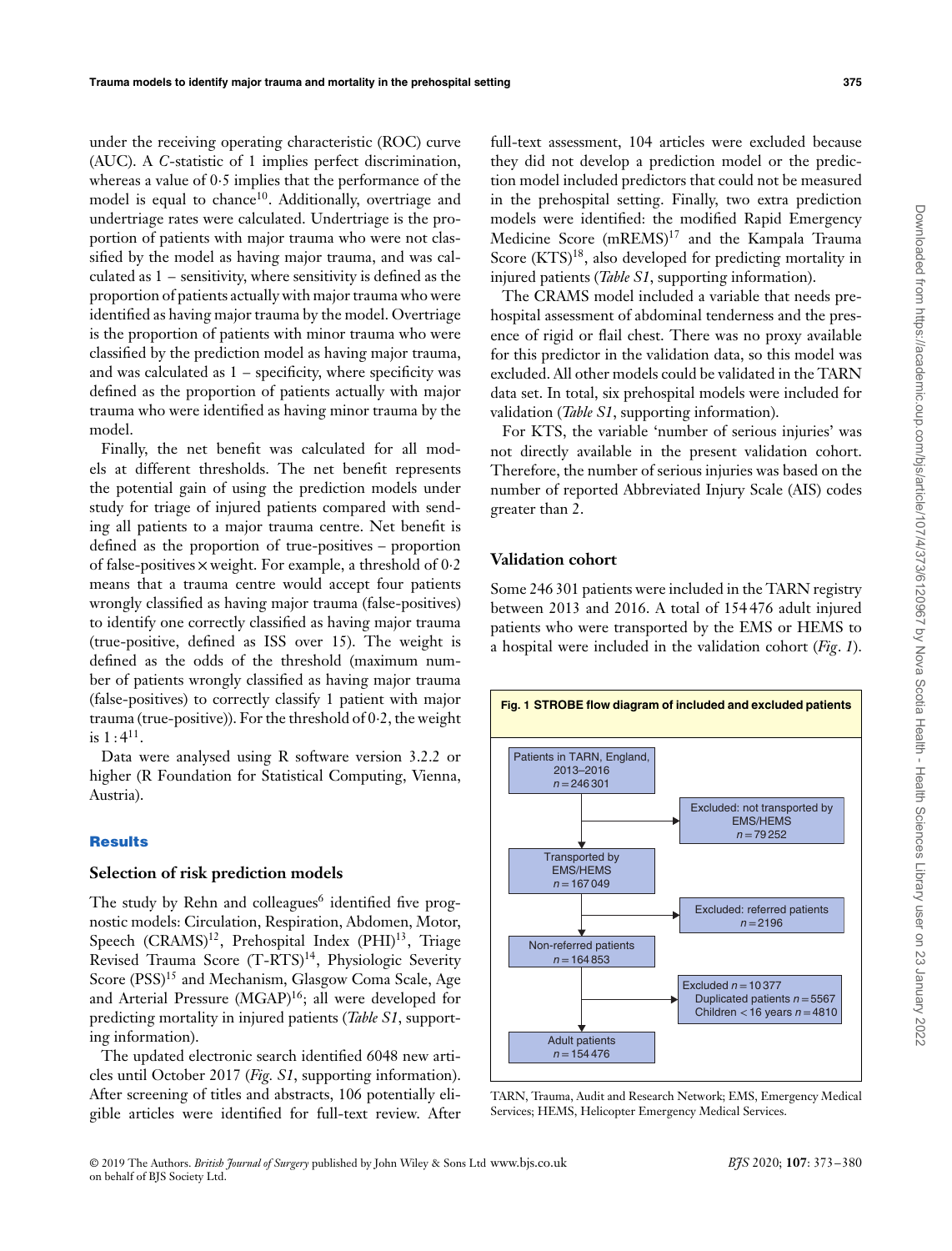| Table 1 Baseline characteristics according to severity of trauma and survival status |                                 |                           |                                         |                                      |                          |  |  |  |  |
|--------------------------------------------------------------------------------------|---------------------------------|---------------------------|-----------------------------------------|--------------------------------------|--------------------------|--|--|--|--|
|                                                                                      | ISS $\leq$ 15<br>$(n = 101658)$ | ISS > 15<br>$(n = 52818)$ | Alive at<br>discharge<br>$(n = 142594)$ | Died in<br>hospital<br>$(n = 11882)$ | Total<br>$(n = 154 476)$ |  |  |  |  |
| <b>Patient characteristics</b>                                                       |                                 |                           |                                         |                                      |                          |  |  |  |  |
| Age (years)*                                                                         | 68 (50 - 84)                    | $61(39-81)$               | $64(46-82)$                             | $81(62 - 88)$                        | 66 (47 - 83)             |  |  |  |  |
| Male                                                                                 | 48 511 (47.7)                   | 34 468 (65.3)             | 76 272 (53.5)                           | 6707 (56.4)                          | 82979 (53.7)             |  |  |  |  |
| ISS*                                                                                 | $9(5-9)$                        | $25(17-27)$               | $9(9-17)$                               | $25(10-26)$                          | $9(9-17)$                |  |  |  |  |
| GCS score in emergency department*                                                   | $15(15-15)$                     | $15(12-15)$               | $15(15-15)$                             | $13(4-15)$                           | $15(15-15)$              |  |  |  |  |
| GCS score $< 9+$                                                                     | 944(0.9)                        | 8516 (16-3)               | 5087(3.6)                               | 4373(37.5)                           | 9460(6.2)                |  |  |  |  |
| Penetrating injury                                                                   | 2867(2.8)                       | 1392(2.6)                 | 3970(2.8)                               | 289(2.4)                             | 4259(2.8)                |  |  |  |  |
| Intubated in emergency department                                                    | 2030(2.0)                       | 12 357 (23.4)             | 9819(6.9)                               | 4568 (38-4)                          | 14 387 (9.3)             |  |  |  |  |
| Shock (systolic BP < 90 mmHg) in emergency department                                | 17 246 (17.0)                   | 12 445 (23.6)             | 26 189 (18-4)                           | 3502(29.5)                           | 29 691 (19-2)            |  |  |  |  |
| <b>Prehospital measurements</b>                                                      |                                 |                           |                                         |                                      |                          |  |  |  |  |
| Systolic BP (mmHg)*                                                                  | 139 (122-158)                   | 136 (118-157)             | $138(121 - 157)$                        | 139 (113-163)                        | $138(121 - 158)$         |  |  |  |  |
| Respiratory rate (per min)*                                                          | $18(16-20)$                     | 18 (16-22)                | $18(16-20)$                             | 18 (16-22)                           | $18(16-20)$              |  |  |  |  |
| Pulse (per min)*                                                                     | $83(72-96)$                     | $84(71-100)$              | $84(72-97)$                             | 82 (68-100)                          | 84 (72-97)               |  |  |  |  |
| Oxygen saturation (%)*                                                               | $97(95-98)$                     | $97(94-98)$               | $97(95-99)$                             | $95(91 - 98)$                        | $97(95-98)$              |  |  |  |  |
| No. of serious injuries                                                              |                                 |                           |                                         |                                      |                          |  |  |  |  |
| 0                                                                                    | 961(0.9)                        | 0(0)                      | 914(0.6)                                | 47(0.4)                              | 961(0.6)                 |  |  |  |  |
| $\mathbf{1}$                                                                         | 70 989 (69.8)                   | 12076 (22.9)              | 78 587 (55.1)                           | 4478 (37.7)                          | 83 065 (53.8)            |  |  |  |  |
| $\geq$ 2                                                                             | 29 708 (29.2)                   | 40742 (77.1)              | 63 093 (44.2)                           | 7357 (61.9)                          | 70450 (45.6)             |  |  |  |  |
| <b>Outcomes</b>                                                                      |                                 |                           |                                         |                                      |                          |  |  |  |  |
| Duration of hospital stay (days)*                                                    | $10(5-18)$                      | $9(4-20)$                 | $10(5-19)$                              | $4(1-10)$                            | $9(5-19)$                |  |  |  |  |
| Duration of critical care stay (days)*                                               | $0(0-0)$                        | $0(0-1)$                  | $0(0-0)$                                | $0(0-1)$                             | $0(0-0)$                 |  |  |  |  |
| Primary referral to MTC                                                              | 33349(32.8)                     | 27 220 (51.5)             | 55 298 (38.8)                           | 5271 (44-4)                          | 60 569 (39.2)            |  |  |  |  |
| In-hospital mortality                                                                | 3711(3.7)                       | 8171 (15.5)               |                                         |                                      | 11882 $(7-7)$            |  |  |  |  |

Values in parentheses are percentages unless indicated otherwise; \*values are median (i.q.r.). †Missing values. ISS, Injury Severity Score; GCS, Glasgow Coma Scale; MTC, major trauma centre.

**Table 2 Discriminative ability (***C***-statistic) for in-hospital mortality (11 882 patients) and major trauma (52 818) among 154 476 patients registered in TARN, 2013–2016, with overtriage and undertriage rates for predicting major trauma using the optimal cut-off for models in the validation data set**

| Model       | C-statistic for in-hospital<br>mortality | C-statistic for<br>ISS > 15 | <b>Cut-off indicating</b><br>major trauma of<br>total model score | – sensitivitv<br>(undertriage) | 1 – specificity<br>(overtriage) |
|-------------|------------------------------------------|-----------------------------|-------------------------------------------------------------------|--------------------------------|---------------------------------|
| PHI         | 0.734 (0.729, 0.739)                     | 0.708(0.706, 0.711)         | $>$ 1 of 20                                                       | 38.9                           | 23.7                            |
| T-RTS       | 0.706(0.702, 0.711)                      | 0.630(0.628, 0.632)         | $<$ 11 of 12                                                      | 66.8                           | 8.1                             |
| <b>PSS</b>  | $0.741$ (0.736, 0.746)                   | 0.710(0.708, 0.713)         | $<$ 11 of 12                                                      | 40.5                           | 21.3                            |
| <b>MGAP</b> | $0.602$ (0.596, 0.608)                   | 0.659(0.657, 0.662)         | $<$ 28 of 29                                                      | 31.0                           | 51.2                            |
| mREMS       | 0.793(0.789, 0.797)                      | 0.589(0.586, 0.592)         | $>$ 3 of 26                                                       | $23-1$                         | 72.4                            |
| <b>KTS</b>  | $0.769$ (0.764, 0.773)                   | 0.735(0.733, 0.737)         | $<$ 15 of 16                                                      | $3-6$                          | 82.8                            |
| <b>ISS</b>  | $0.728$ (0.723, 0.733)                   | -                           | >15                                                               | -                              | -                               |

Values in parentheses are 95 per cent confidence intervals. An Injury Severity Score (ISS) above 15 indicates major trauma. According to American College of Surgeons – Committee on Trauma guidelines, an undertriage rate of 5 per cent and an overtriage rate of 25–35 per cent is acceptable. TARN, Trauma and Audit Research Network; PHI, Prehospital Index; T-RTS, Triage Revised Trauma Score; PSS, Physiologic Severity Score; MGAP, Mechanism, Glasgow Coma Scale, Age and Arterial Pressure; mREMS, modified Rapid Emergency Medicine Score; KTS, Kampala Trauma Score.

Overall, 101 658 patients (65⋅8 per cent) had an ISS of 15 or below. The median age of these patients was 68 (i.q.r. 50–84) years, 48 511 patients (47⋅7 per cent) were male, median ISS was 9 (5–9), 0⋅9 per cent of these patients were comatose when presenting at the emergency department, and the in-hospital mortality rate was 3⋅7 per cent (*Table 1*). Among patients who had major trauma (ISS over 15), the median age was 61 (39–81) years, 65⋅3 per cent were male, the median ISS was  $25(17–27)$ , 16⋅3 per cent were comatose when presenting at the emergency department,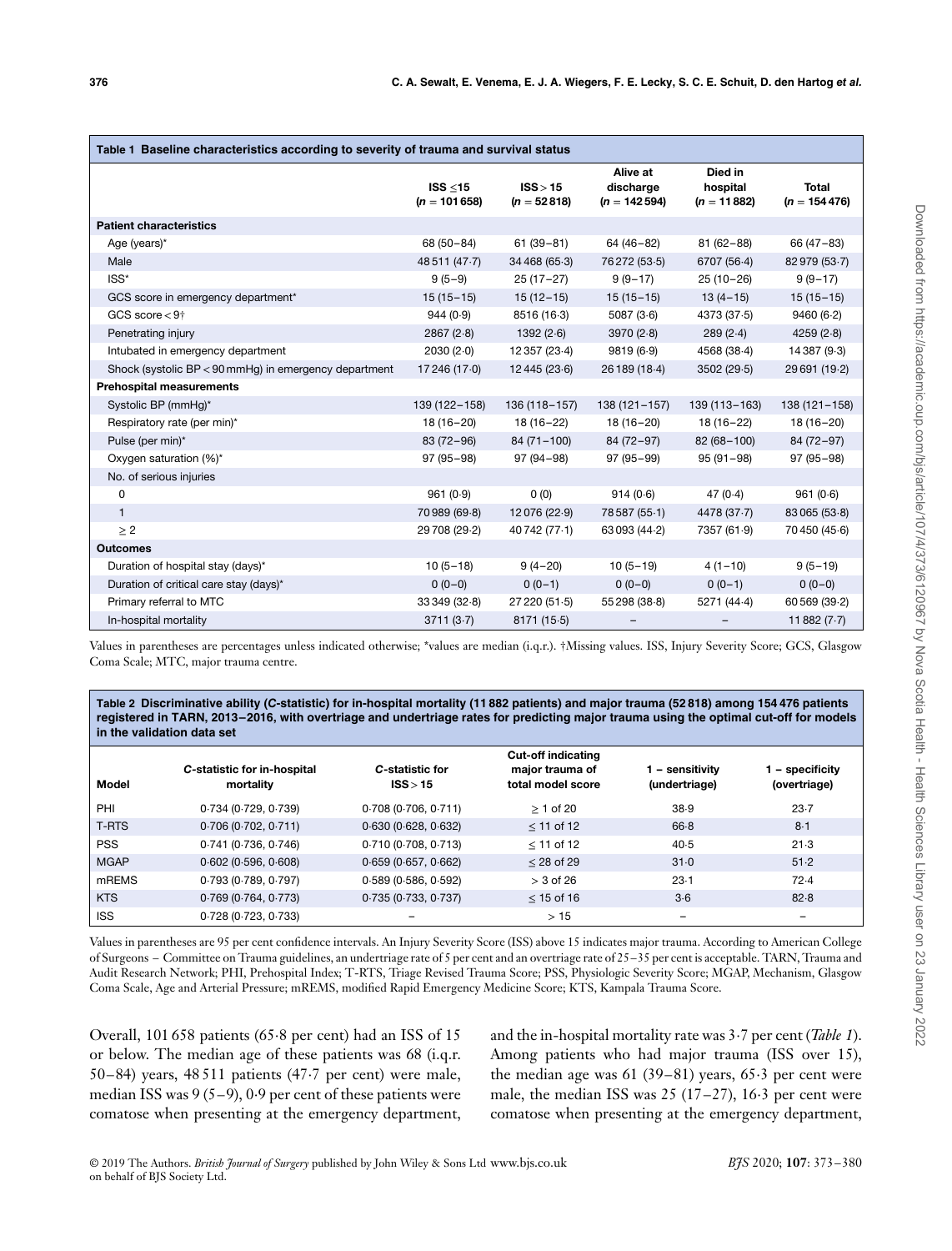

The graph shows the net benefit of using specific prehospital models to detect major trauma, based their optimal cut-off in the validation data. Plots for the strategy of treating none of the patients as having major trauma (transporting no patients to a major trauma centre) or all patients as having major trauma are also shown. The *x*-axis shows the threshold, defined as the ratio between the number of true-positive (TP) and false-positive (FP) patients (for example, a threshold of 0⋅2 means one is willing to accept 4 patients wrongly classified as having major trauma to identify 1 patient with major trauma). The number of FPs decreases as the threshold increases. The *y*-axis shows the net benefit, defined as the proportion of TPs minus the proportion of FPs corrected for the weight (odds of threshold). MGAP, Mechanism, Glasgow Coma Scale, Age and Arterial Pressure; PSS, Physiologic Severity Score; T-RTS, Triage Revised Trauma Score; PHI, Prehospital Index; mREMS, modified Rapid Emergency Medicine Score; KTS, Kampala Trauma Score.

and the in-hospital mortality rate was 15⋅5 per cent. The proportions of missing values were low: 0⋅1 per cent for in-hospital variables, 6⋅6 per cent for prehospital variables and below 0⋅01 per cent for outcome variables in the group with an ISS of 15 or less. Respective proportions in the group with an ISS above 15 were 0⋅1, 9⋅1 and less than 0⋅01 per cent.

## **External validation**

First, the discriminative ability of the prediction models to predict in-hospital mortality was assessed. The discriminative performance (*C*-statistic) for the models varied between 0⋅602 (95 per cent c.i. 0⋅596 to 0⋅608) for the MGAP model and 0⋅793 (0⋅789 to 0⋅797) for the mREMS model (*Table 2*). For comparison, the *C*-statistic of the ISS for predicting in-hospital mortality was  $0.728$  (0⋅723 to 0⋅733).

The ability of the prehospital prediction models to predict major trauma (ISS over 15) was then assessed. The *C*-statistic the models varied between 0⋅589 (0⋅586 to 0⋅592) for the mREMS model and 0⋅735 (0⋅733 to 0⋅737) for the KTS model (*Table 2*).

Overtriage and undertriage rates were calculated. The optimal cut-off values were tested and the undertriage rate (1 – sensitivity) varied from 3⋅6 per cent for KTS to 66⋅8 per cent for T-RTS. The corresponding overtriage rate (1 – specificity) varied from 82⋅8 per cent for KTS to 8⋅1 per cent for T-RTS (*Table 2*).

## **Clinical usefulness**

Compared with treating all patients as having major trauma, the prediction models showed benefit with a threshold above 0⋅2, corresponding to a weight of at least 1: 4 (*Fig*. *2*). Of all models, KTS showed the greatest benefit. For thresholds below 0⋅2, it was most beneficial to treat all patients as having major trauma (so transporting all patients to a major trauma centre).

## **Discussion**

This study comprised an external validation of models developed to predict mortality and major trauma in injured patients in the prehospital setting. Most models were found to perform reasonably in predicting in-hospital mortality but less well in identifying major trauma. None of the prediction models was able to obtain overtriage and undertriage rates conforming to the guidelines of the American College of Surgeons<sup>4</sup>. The present results are consistent with those for paediatric triage tools for injured children<sup>19</sup>, which were also unable to meet the recommended criteria.

Net benefit analysis showed that for thresholds between 0⋅2 and 0⋅5, meaning that trauma centres would be willing to accept a maximum of four patients wrongly classified as having major trauma for one correctly classified as having major trauma, KTS was the best model of those analysed and compared with treating all patients within the TARN registry as having major trauma. For thresholds below 0⋅2 (accepting more than 4 patients wrongly classified as having major trauma for 1 correctly classified as having major trauma), treating all patients as having major trauma seemed most beneficial.

All models, except MGAP, had a more than reasonable score (*C*-statistic at least 0⋅70) in predicting in-hospital mortality. The three best prediction models for in-hospital mortality were mREMS, KTS and PSS. These models included the following predictors that seem to be most important for in-hospital mortality: systolic BP, respiratory rate and level of consciousness or GCS score. The models also performed better in predicting in-hospital mortality than the ISS. The three best prediction models for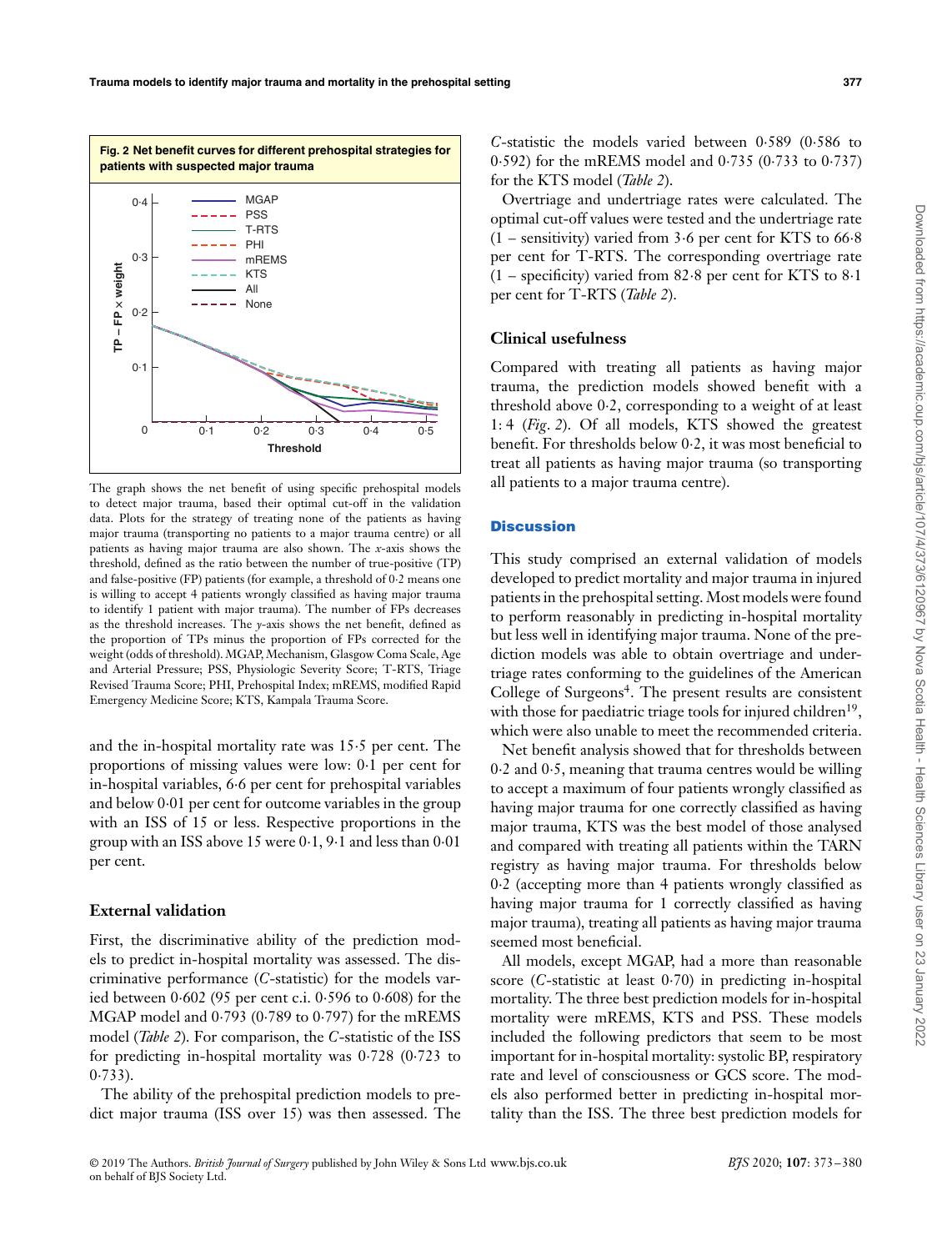predicting major trauma were KTS, PSS and PHI. These models have the predictors systolic BP, respiratory rate and consciousness in common. KTS contains the number of serious injuries, an apparently important predictor that is lacking in all other models. The preferred model to implement would depend on the intended use of the models and the available predictors. The mREMS model showed the best discriminative ability in predicting in-hospital mortality, whereas the KTS model was the best in distinguishing patients with major trauma from those without.

Most prediction models performed less well in this external validation than in their derivation population and other external validations for the outcome mortality. MGAP had an AUC of 0⋅90 in its derivation cohort<sup>16</sup>, compared with 0⋅602 in the present study; mREMS had an AUC value of 0⋅97<sup>17</sup> compared with 0⋅793 here; and PSS had an AUC of 0⋅93<sup>15</sup> compared with 0⋅741 in this study. These AUC values above 0.90 in the development setting imply overfitting of the model and explain the poorer performance in the present study population. External validations of T-RTS varied between 0⋅83 and 0⋅84<sup>14</sup>*,*16*,*20*,*<sup>21</sup> compared with 0⋅706 in the present study. An external validation of PHI showed an AUC of 0⋅66<sup>13</sup>*,*<sup>22</sup> compared with 0⋅734 in this study. An external validation of KTS showed an AUC of 0⋅77 previously<sup>18</sup>*,*<sup>23</sup> compared with 0⋅769 here. The performance of the prehospital trauma scores seems very population- and setting-dependent. Therefore, it might be important to validate models externally before using them in specific settings.

All models were identified through a systematic literature search and it was possible to include most existing prediction models in the validation study. The present validation cohort was very large with wide heterogeneity in patient characteristics, mechanism of injury and outcomes. By evaluating the different models in the same validation cohort, this study provides more information than separate validation studies. The PSS model has never been validated externally before<sup>6</sup>. The net benefit analysis has shown the importance of looking at different weights as they influence the potential benefit of the models.

One limitation of this study is the use of retrospective data restricted to injured patients who were admitted to hospital. Patients with minor trauma who were discharged immediately from the emergency department were not included in the validation cohort. This could have led to underestimation of the specificity and overestimated overtriage rates of all models, because such patients would have been true-negatives. This makes the net benefit analyses applicable only to injured patients with higher chances of having major trauma because those who had experienced minor trauma were not included in TARN. A (clustered)

RCT of different triage tools might be considered to examine the effect of such tools, for example to assess the effect of KTS in a high-income country. However, a recent trial24*,*<sup>25</sup> that investigated the impact of trying to transport patients with head injury straight to neurosurgery showed that it remains difficult to study the effect of certain interventions.

It was not possible to validate the CRAMS model, which had high sensitivity (92 per cent) and specificity (98 per cent) in the original article<sup>12</sup>, owing to lack of variables and proxy variables. Nor was it possible to assess calibration, because recalibration of the models was necessary owing to missing information about the intercept. Furthermore, there was a lack of cut-offs in predicted probabilities proposed in the original studies. Some prediction models mentioned only two categories with the corresponding predicted probabilities in their main article, which meant that the intercept and slope retrieved from the validation cohort were not very informative. In addition, there were some missing values in the prehospital variables, with larger percentages of missingness for the severely injured patients. This could have introduced bias, although missing values were handled using multiple imputation with a rich imputation model that included essentially all available information<sup>26</sup>.

Another limitation of this study was that all included prediction models were developed initially to predict mortality. However, as these prediction models are used clinically for triage in the prehospital setting, their discriminative abilities for predicting both in-hospital mortality and major trauma were assessed. The model that performed most solidly in predicting both in-hospital mortality and major trauma was the KTS, which was developed in Uganda<sup>23</sup>. As this triage model had never been tested in a high-income environment before, it requires further validation in high-income countries. As a result of the strict inclusion criteria of TARN, the large number of serious injuries created overtriage rates in KTS. Future studies considering KTS should include the prehospital opinion about the number of serious injuries.

This study has shown that most prehospital trauma models are inadequate in identifying patients with major trauma when this is defined by an ISS of more 15. None of these prediction models met the required undertriage and overtriage rates as defined by the American College of Surgeons (5 per cent undertriage and 25–35 per cent overtriage). These overtriage and undertriage rates imply that avoiding undertriage is considered five to seven times more important, corresponding to a threshold of 0⋅14. For this threshold, the preferred strategy would be to transport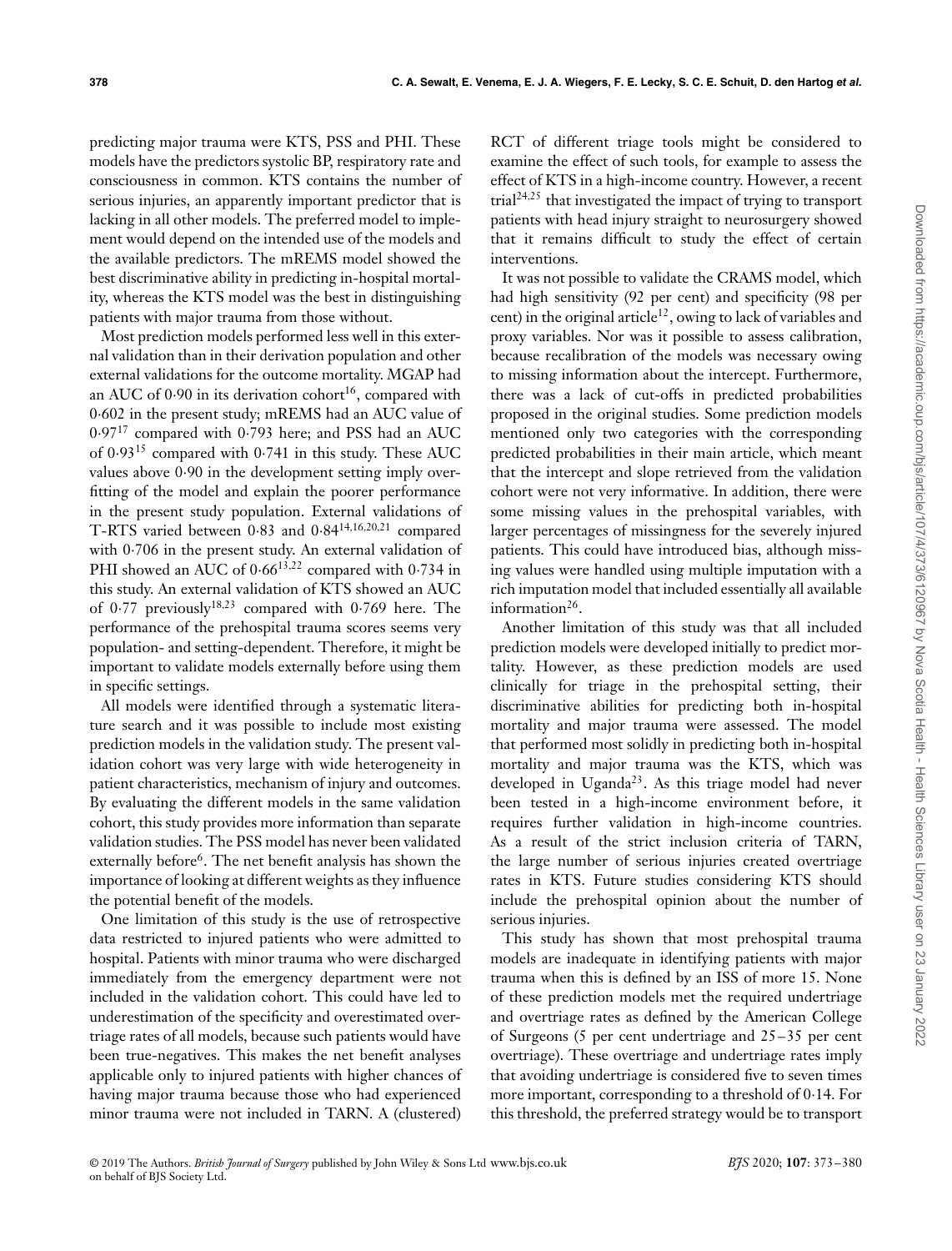all injured patients to major trauma centres. However, this could cause overcrowding of emergency departments in such centres. The optimal threshold, and thus the cut-offs used for triage decisions, might differ according to the individual trauma system; different hospitals might be able to tolerate different amounts of overtriage.

However, a universal definition of major trauma is still lacking. The injury severity measure used throughout trauma registries and research is the ISS, with a score of more than 15 defining severely injured or major trauma. Questions about the accuracy of the ISS have been raised. First, an equal AIS in different body regions is assumed to indicate similar injury severity<sup>27,28</sup>. Second, the ISS does not account for multiple injuries in the same body region<sup>28,29</sup>. This implies that patients with equal ISS scores could benefit differently from treatment in designated trauma centres. Future research should focus on which groups of injured patients could really benefit from designated trauma centres in terms of mortality and quality of life. This is an essential step before new triage tools can be developed.

Future studies should focus on the development of prehospital tools to identify patients who would benefit from treatment in a major trauma centre instead of focusing on the development of new prehospital tools to identify patients with an ISS exceeding 15.

## **Acknowledgements**

The authors thank T. Lawrence and O. Bouamra for help with extracting data from TARN. No preregistration exists for the studies reported in this article. C.A.S., E.J.A.W. and E.V. had full access to all data in the study, and take responsibility for the integrity of the data and the accuracy of the data analysis.

*Disclosure*: The authors declare no conflict of interest.

#### **References**

- 1 Polinder S, Haagsma JA, Toet H, van Beeck EF. Epidemiological burden of minor, major and fatal trauma in a national injury pyramid. *Br J Surg* 2012; **99**(Suppl 1): 114–121.
- 2 MacKenzie EJ, Rivara FP, Jurkovich GJ, Nathens AB, Frey KP, Egleston BL *et al.* A national evaluation of the effect of trauma-center care on mortality. *N Engl J Med* 2006; **354**: 366–378.
- 3 Demetriades D, Martin M, Salim A, Rhee P, Brown C, Chan L. The effect of trauma center designation and trauma volume on outcome in specific severe injuries. *Ann Surg* 2005; **242**: 512–519.
- 4 Rotondo M, Cribari C, Smith R, American College of Surgeons - Committee on Trauma. *Resources for Optimal Care of the Injured Patient*. American College of Surgeons: Chicago, 2014.
- 5 Baker SP, O'Neill B. The injury severity score: an update. *J Trauma* 1976; **16**: 882–885.
- 6 Rehn M, Perel P, Blackhall K, Lossius HM. Prognostic models for the early care of trauma patients: a systematic review. *Scand J Trauma Resusc Emerg Med* 2011; **19**: 17.
- 7 Collins GS, Moons KG. Comparing risk prediction models. *BMJ* 2012; **344**: e3186.
- 8 Moons KG, Donders RA, Stijnen T, Harrell FE Jr. Using the outcome for imputation of missing predictor values was preferred. *J Clin Epidemiol* 2006; **59**: 1092–1101.
- 9 Sterne JA, White IR, Carlin JB, Spratt M, Royston P, Kenward MG *et al.* Multiple imputation for missing data in epidemiological and clinical research: potential and pitfalls. *BMJ* 2009; **338**: b2393.
- 10 Bamber D. The area above the ordinal dominance graph and the area below the receiver operating characteristic graph. *J Math Psychol* 1975; **12**: 387–415.
- 11 Vickers AJ, Van Calster B, Steyerberg EW. Net benefit approaches to the evaluation of prediction models, molecular markers, and diagnostic tests. *BMJ* 2016; **352**: i6.
- 12 Gormican SP. CRAMS scale: field triage of trauma victims. *Ann Emerg Med* 1982; **11**: 132–135.
- 13 Koehler JJ, Baer LJ, Malafa SA, Meindertsma MS, Navitskas NR, Huizenga JE. Prehospital Index: a scoring system for field triage of trauma victims. *Ann Emerg Med* 1986; **15**: 178–182.
- 14 Champion HR, Sacco WJ, Copes WS, Gann DS, Gennarelli TA, Flanagan ME. A revision of the Trauma Score. *J Trauma* 1989; **29**: 623–629.
- 15 Husum H, Gilbert M, Wisborg T, Van Heng Y, Murad M. Respiratory rate as a prehospital triage tool in rural trauma. *J Trauma* 2003; **55**: 466–470.
- 16 Sartorius D, Le Manach Y, David JS, Rancurel E, Smail N, Thicoïpé M *et al.* Mechanism, Glasgow Coma Scale, Age, and Arterial Pressure (MGAP): a new simple prehospital triage score to predict mortality in trauma patients. *Crit Care Med* 2010; **38**: 831–837.
- 17 Miller RT, Nazir N, McDonald T, Cannon CM. The modified rapid emergency medicine score: a novel trauma triage tool to predict in-hospital mortality. *Injury* 2017; **48**: 1870–1877.
- 18 Kobusingye OC, Lett RR. Hospital-based trauma registries in Uganda. *J Trauma* 2000; **48**: 498–502.
- 19 Cheung R, Ardolino A, Lawrence T, Bouamra O, Lecky F, Berry K *et al.* The accuracy of existing prehospital triage tools for injured children in England – an analysis using trauma registry data. *Emerg Med J* 2013; **30**: 476–479.
- 20 Al-Salamah MA, McDowell I, Stiell IG, Wells GA, Perry J, Al-Sultan M *et al.*; OPALS Study Group. Initial emergency department trauma scores from the OPALS study: the case